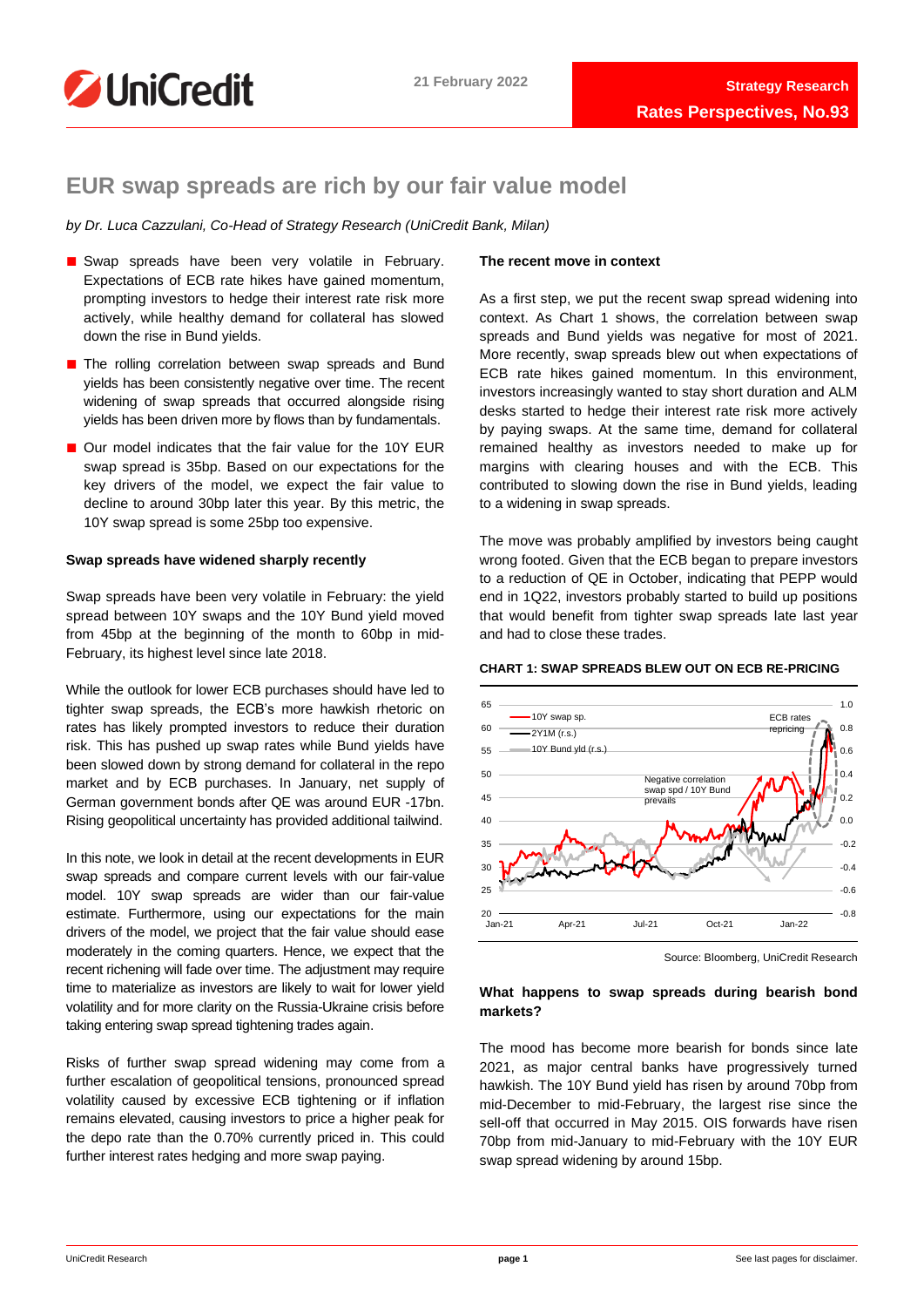

This widening is somewhat counterintuitive: long-dated yields rise to reflect an improved economic outlook, a situation that calls for less, not more credit risk compensation. The widening is even more strange given the ECB is also reining in QE, possibly announcing a steeper decline in net purchases at its upcoming meeting in March compared to what it announced in December. This should reduce scarcity and lead to tighter swap spreads.

Indeed, the three-month rolling beta of the 10Y swap spread versus the 10Y Bund yield shows that the relationship has been consistently negative over time. In this respect, the recent widening in swap spreads can be seen as more flowdriven than "fundamentally"-driven. Alternatively, investors are attaching increasing probability to a stagflation scenario, which would be bad for credit. We do not see such as scenario as very likely.

**CHART 2: SWAP SPREADS SHOULD TIGTHEN WHEN BUND YIELDS RISE**



Source: Bloomberg, UniCredit Research

# **Fair value model for EUR swap spreads**

To evaluate the current swap spread level, we turn to our fair value model for the 10Y EUR swap spread, which is based on macroeconomic and financial variables.

Over the last ten years, the 10Y swap spread has traded between 20bp and 60bp, averaging around 40bp, responding to changes in risk appetite as well as monetary policy measures.



# **CHART 3: MAIN DRIVERS OF 10Y SWAP SPREADS**

Source: Bloomberg, UniCredit Research

Economic theory suggests that the most relevant drivers should be the following:

**Supply of German govies (-)**: swap spreads are a measure of the relative price between government bonds and swaps and hence should be affected by supply. The higher the supply of Bunds, the higher their yield should be relative to swaps. The expected sign of the relationship is therefore negative. We use the German deficit as a percentage of GDP as a proxy for supply, interpolating yearly data to obtain a monthly series. If used alone, this variable accounts for 25% of changes in the 10Y swap spread since January 1999.

**QE (+)**: Net QE purchases have led to scarcity of German public securities and should have been an important driver of Bund-swap spreads. We use the share of German public securities held by the ECB as a measure of the intensity of QE. The expected sign of the relation is therefore positive, although one should consider that, as second round effect, Bund yield compression can then lead to yield hunting and hence tighter swap spreads. If used alone, this variable accounts for slightly less than 10% of changes in the 10Y swap spread since January 1999.

**Risk aversion (+):** Given that German government bonds are considered the safe asset for the euro area, investors prefer to hold Bunds over swaps during times of rising uncertainty or financial market volatility. The expected sign of this variable is therefore positive. We measure risk aversion by calculating the first principal component of a set of variables that are related to risk aversion (VIX, Vstoxx, ECB stress indicator, JPY and CHF). If used alone, this variable accounts for slightly less than 10% of changes in the 10Y swap spread since January 1999.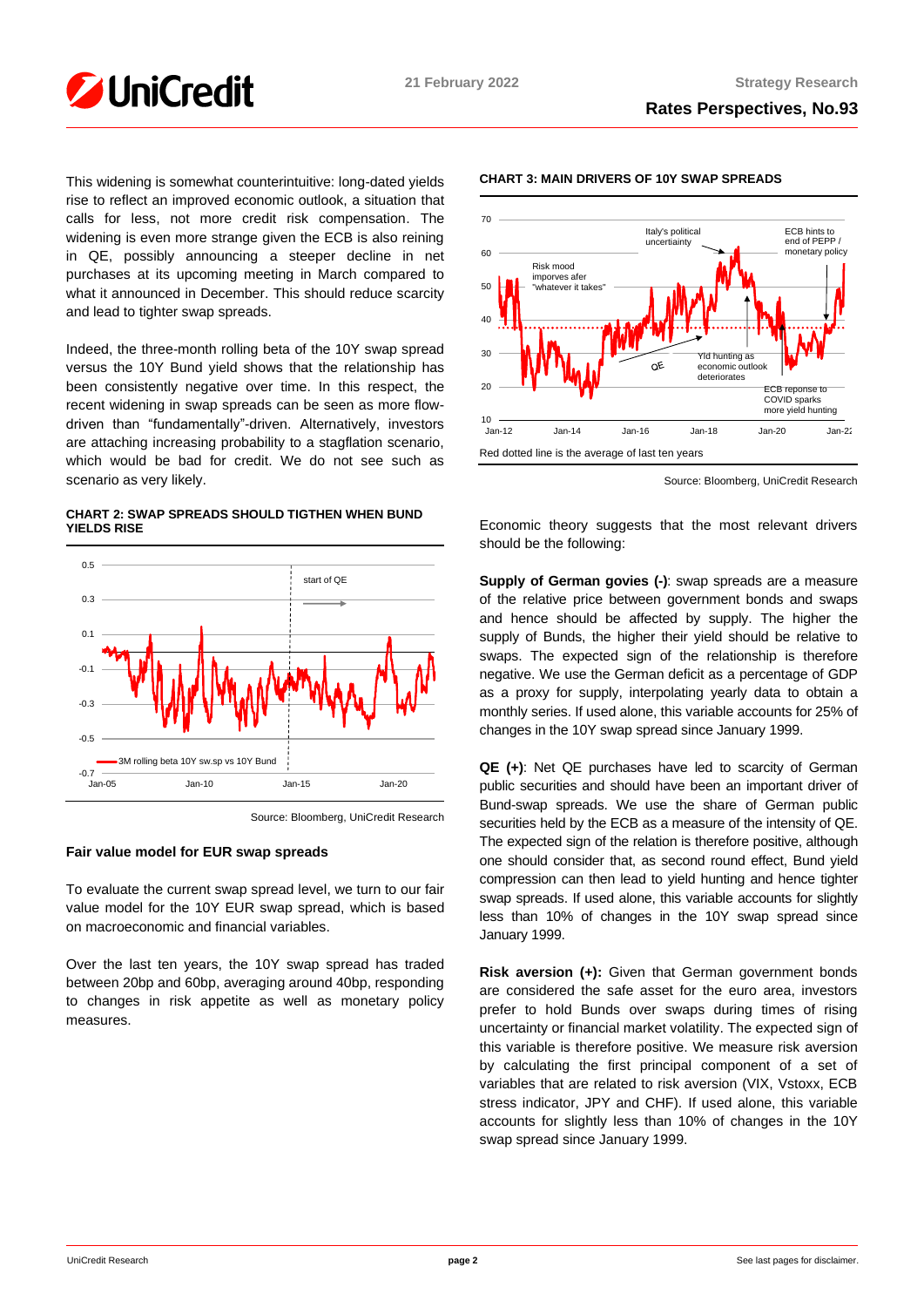

**Curve slope (-)**: A steep curve should signal better growth prospects and lead to tighter yield spreads between swaps and Bunds as the need for credit risk compensation is less compelling when the economic outlook is improving and as issuers are more likely to swap new issues into floating. The expected sign of the relationship is therefore negative. If used alone, this variable accounts for slightly less than 15% of changes in the 10Y swap spread since January 1999.

**Spread between Bubills and Euribor (-)**: This represents the funding of a position in sovereign bonds relative to swaps and should therefore affect their yield spread. When there is strong demand for sovereign bonds to be used as collateral, repo rates stay low relative to the Euribor (we use Bubill rates as a proxy for repo rates). Tight repo market conditions can arise, for example, when investors have a preference for short duration. Since we express this spread as bills-Euribor, the expected sign of the relation is negative (when bills are expensive relative to Euribor, Bunds are expensive relative to swaps). If used alone, this variable accounts for slightly less than 25% of changes in the 10Y swap spread since January 1999.

We use all five variables to estimate a linear model for the 10Y EUR swap spread, using monthly data since 1999. The following table shows the coefficient estimates:

# **TABLE 1: FAIR VALUE MODEL FOR 10Y SWAP SPREAD**

| Variable             | Coeff.<br>estimate | Std error | Significance |
|----------------------|--------------------|-----------|--------------|
| C                    | 38.8               | 1.47      | ***          |
| Deficit              | $-2.6$             | 0.36      | ***          |
| QE %                 | 0.31               | 0.06      | ***          |
| <b>Risk aversion</b> | 3.45               | 0.49      | ***          |
| Slope of the curve   | $-0.13$            | 0.02      | ***          |
| 3M Bubill- 3M EUR    | $-0.08$            | 0.02      | ***          |
| R <sub>2</sub>       | 58.8%              |           |              |

\*\*\* denotes 95% significance level Source: UniCredit Research

All variables are statistically significant and have the right sign. The model R2 is close to 60%, so these variables can explain a good portion of movements in the swap spread. Around 40% of monthly changes are caused by variables that are not included in the model, for example hedging activity related to the issuance of bonds.

Chart 4 shows the model fair value, which is currently close to 35bp. By this metric, the 10Y EUR swap spread is about 25bp too rich.

What can we say about the model's fair value going forward? We expect QE to come to an end this year, so the share of Bunds held by the ECB will most likely start to decline later this year. This should drive down the fair value. Furthermore, we expect the German deficit to increase moderately in 2022 relative to 2021, to 5% of GDP, which also calls for a lower fair value. We assume that risk aversion will normalize at the average of the last year, and the same for the repo-Euribor spread. We assume that the 2/5Y spread will be 30bp. Under these assumptions, the model's fair value drops to around 30bp.

**CHART 4: SWAP SPREADS ARE RICH BY OUR MODEL**



Source: Bloomberg, UniCredit Research

# **Conclusions**

The 10Y EUR swap spread has been very volatile in February and has widened significantly, to 60bp. The widening of swap spreads in a context of rising Bund yields and an outlook for lower QE purchases is counterintuitive and indicates that flows related to interest rate risk hedging and position adjustment were likely a key driver.

The current level of the 10Y EUR swap spread is still some 25bp wider than our fair-value estimate. Taking into account that we expect the model fair value to drop later this year as QE comes to an end and risk aversion eases, we expect Bund-swap spreads to decline. The adjustment may take time to materialize: investors will need to see lower volatility and have more clarity on the Russia-Ukraine crisis before taking positions in favor of tighter swap spreads again. Also, if our interpretation that part of the swap spread widening was related to stops is correct, investors will need better visibility to enter this trade again.

What are the factors that could lead to even wider swap spreads? A further escalation in geopolitical tensions would lead to further widening in swap spreads. Also, pronounced sovereign spread volatility were the ECB tightening too much or too fast could also lead to further widening of swap spreads. Demand from foreign official investors as Bund yields rise back into positive territory could also create some headwinds.

# **Author**

**Dr. Luca Cazzulani**, Co-Head of Strategy Research, FI Strategist (UniCredit Bank, Milan) +39 02 8862-0640 [luca.cazzulani@unicredit.eu](mailto:luca.cazzulani@unicredit.eu)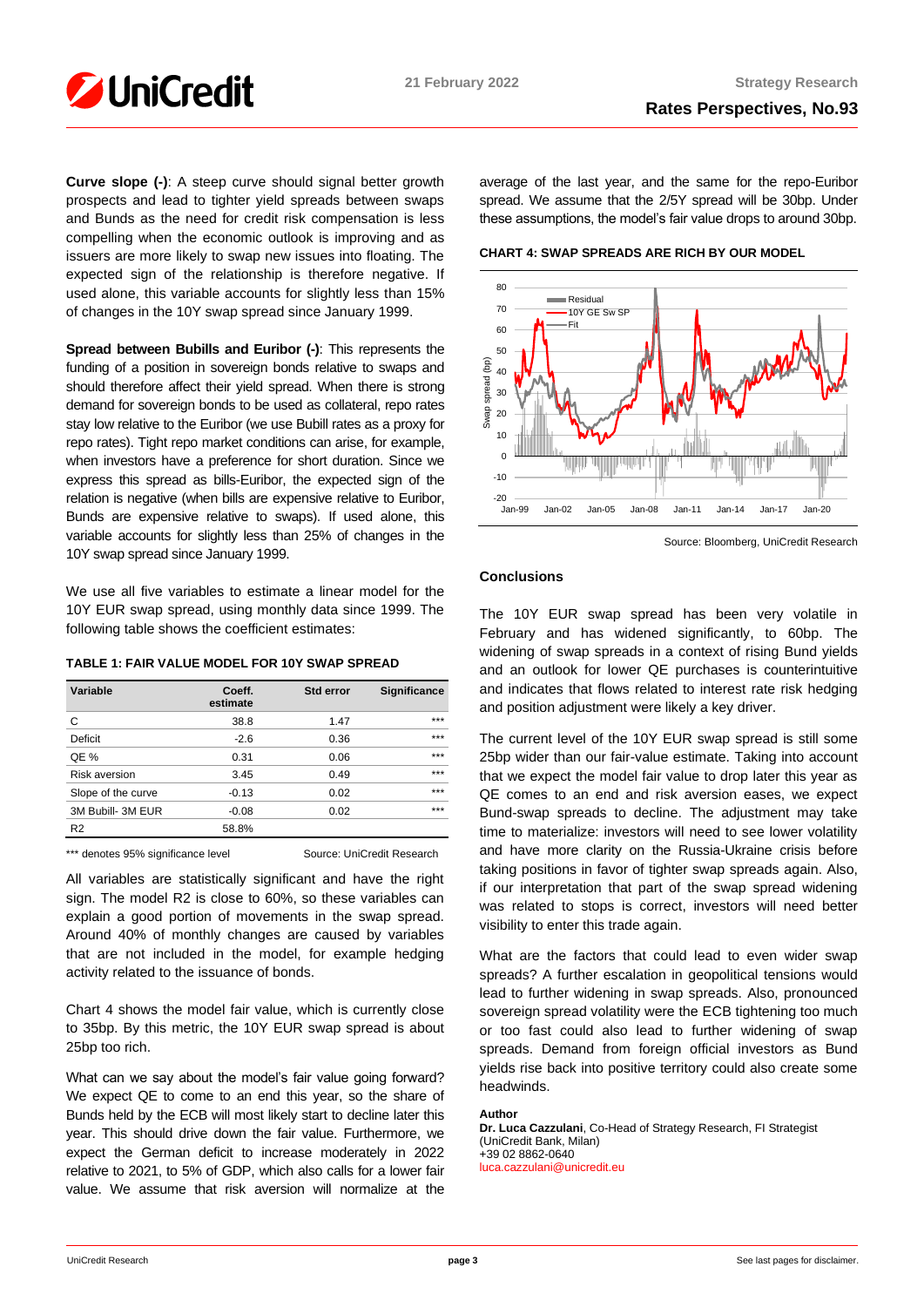

# **Previous editions of Rates Perspectives**

- [»](https://www.research.unicredit.eu/DocsKey/fxfistrategy_docs_2021_182037.ashx?EXT=pdf&KEY=KZGTuQCn4lsvclJnUgseVCsY1pNwWYpSeN7QVT9NIgfs0wGw0dvVmg==&T=1) Italy´s funding in 2022: Supply to remain robust at the extra-long end 22 December 2021
- [»](https://www.research.unicredit.eu/DocsKey/fxfistrategy_docs_2021_181865.ashx?EXT=pdf&KEY=KZGTuQCn4lsvclJnUgseVCsY1pNwWYpS6p9s1QyHBAmt72bVunj69Q==&T=1) EGB gross issuance to decline in 2022 but remain above EUR 1tn 1 December 2021
- [»](https://www.research.unicredit.eu/DocsKey/fxfistrategy_docs_2021_180744.ashx?EXT=pdf&KEY=KZGTuQCn4lsvclJnUgseVCsY1pNwWYpSDrsnC7pek3Qo6o4QdG1UDg==&T=1) Cliff in excess liquidity related to TLTRO should be avoided 19 July 2021
- [»](https://www.research.unicredit.eu/DocsKey/fxfistrategy_docs_2021_180333.ashx?EXT=pdf&KEY=KZGTuQCn4lsvclJnUgseVCsY1pNwWYpSfk0SvE3S76oaIky_YUON5g==&T=1) Declining inflation risk premium likely to drive eurozone breakeven rates lower in the medium term 7 June 2021
- [»](https://www.research.unicredit.eu/DocsKey/fxfistrategy_docs_2021_179186.ashx?EXT=pdf&KEY=KZGTuQCn4lsvclJnUgseVCsY1pNwWYpSJTSghNhr0dG4SAep3M0SAg==&T=1) Trading on the edge: 30/50Y BTP flattener as a hedge against volatility 9 February 2021
- [»](https://www.research.unicredit.eu/DocsKey/fxfistrategy_docs_2021_179093.ashx?EXT=pdf&KEY=KZGTuQCn4lsvclJnUgseVCsY1pNwWYpSseITqiopMUYb21i9hmCfCA==&T=1) EU bonds and Bunds...mirror, mirror on the wall, who is the safest of them all? 1 February 2021
- [»](https://www.research.unicredit.eu/DocsKey/fxfistrategy_docs_2021_178879.ashx?EXT=pdf&KEY=KZGTuQCn4lsvclJnUgseVCsY1pNwWYpSxYneOq3LGyt4eyF56Lnjig==&T=1) Italy´s 2021 funding: We still favor the 5Y tenor 8 January 2021
- [»](https://www.research.unicredit.eu/DocsKey/fxfistrategy_docs_2020_178703.ashx?EXT=pdf&KEY=KZGTuQCn4lsvclJnUgseVFcI2-vTFR2nFvdgpPgOyS7_7gSenXs8vw==&T=1) 2021: Another year of heavy issuance but ECB to remain supportive 4 December 2020
- [»](https://www.research.unicredit.eu/DocsKey/fxfistrategy_docs_2020_178319.ashx?EXT=pdf&KEY=KZGTuQCn4lsvclJnUgseVFcI2-vTFR2nRi29dMwdIovM3G3jxYh8vw==&T=1) Exploring the impact of EU bonds on the EGB market 29 October 2020
- [»](https://www.research.unicredit.eu/DocsKey/fxfistrategy_docs_2020_177861.ashx?EXT=pdf&KEY=KZGTuQCn4lsvclJnUgseVFcI2-vTFR2nyfW5CoPOGyGcSR2zWP6xCA==&T=1) Heavier supply at the long end to meet with Fed QE 14 September 2020
- [»](https://www.research.unicredit.eu/DocsKey/fxfistrategy_docs_2020_177386.ashx?EXT=pdf&KEY=KZGTuQCn4lsvclJnUgseVFcI2-vTFR2nO6XLPK2SkhnVq7fg7fdZMA==&T=1) Weakening fundamentals unlikely to weigh on OATs 9 July 2020
- [»](https://www.research.unicredit.eu/DocsKey/fxfistrategy_docs_2020_176890.ashx?EXT=pdf&KEY=KZGTuQCn4lsvclJnUgseVFcI2-vTFR2nW1DHnTvta0o0CL0_mPxnUg==&T=1) T-LTRO III: Take-up expectation and market impact 19 May 2020
- [»](https://www.research.unicredit.eu/DocsKey/fxfistrategy_docs_2020_176630.ashx?EXT=pdf&KEY=KZGTuQCn4lsvclJnUgseVFcI2-vTFR2nlVdqzbTp94Q4BdEhR8EC5A==&T=1) Eurozone funding needs in 2020 after COVID-19 23 April 2020
- [»](https://www.research.unicredit.eu/DocsKey/fxfistrategy_docs_2020_176143.ashx?EXT=pdf&KEY=KZGTuQCn4lsvclJnUgseVFcI2-vTFR2n46XMXAIB2V6cPOOjdj7_cg==&T=1) 10/30Y BTP spread: A steepener trade looks better than a flattener 3 March 2020
- [»](https://www.research.unicredit.eu/DocsKey/fxfistrategy_docs_2020_175954.ashx?EXT=pdf&KEY=KZGTuQCn4lsvclJnUgseVFcI2-vTFR2nPNmoWwinZoBS4spnPS0v9A==&T=1) Governments go green: Facts, figures and upcoming deals 13 February 2020
- [»](https://www.research.unicredit.eu/DocsKey/fxfistrategy_docs_2020_175729.ashx?EXT=pdf&KEY=KZGTuQCn4lsvclJnUgseVFcI2-vTFR2nD3IxnL2-DMsUkYgH9VwtEQ==&T=1) A deep dive into Austria´s government bond market 23 January 2020
- [»](https://www.research.unicredit.eu/DocsKey/fxfistrategy_docs_2020_175593.ashx?EXT=pdf&KEY=KZGTuQCn4lsvclJnUgseVFcI2-vTFR2nXzQVTsg1IArUTJHz7ClnKQ==&T=1) Italy´s 2020 funding outlook and how to trade it 9 January 2020
- [»](https://www.research.unicredit.eu/DocsKey/fxfistrategy_docs_2019_175462.ashx?EXT=pdf&KEY=KZGTuQCn4lsvclJnUgseVEGHysWJl2Ns9AlMl_yM9fb41Glf-ynILQ==&T=1) Supply Outlook 2020: Still heavy activity at extra-long maturities 10 December 2019
- [»](https://www.research.unicredit.eu/DocsKey/fxfistrategy_docs_2019_175097.ashx?EXT=pdf&KEY=KZGTuQCn4lsvclJnUgseVEGHysWJl2NsalH1w8p3dPurdMMtjayMTw==&T=1) Estimating and discussing the term premium on German bonds 4 November 2019
- [»](https://www.research.unicredit.eu/DocsKey/fxfistrategy_docs_2019_174747.ashx?EXT=pdf&KEY=KZGTuQCn4lsvclJnUgseVEGHysWJl2NshFxQRxeXxVYxi2cgVzAqQQ==&T=1) BTPs caught between macro fundamentals and appetite for carry trades 2 October 2019
- [»](https://www.research.unicredit.eu/DocsKey/fxfistrategy_docs_2019_174503.ashx?EXT=pdf&KEY=KZGTuQCn4lsvclJnUgseVEGHysWJl2NsCFMwr5HzJ17_YmUeW60-Ag==&T=1) ILBs pay higher Z-spreads than nominal bonds: We discuss the main drivers 11 September 2019
- [»](https://www.research.unicredit.eu/DocsKey/fxfistrategy_docs_2019_173046.ashx?EXT=pdf&KEY=KZGTuQCn4lsvclJnUgseVEGHysWJl2NsYmN8grxHaGuMlNiR5FCG-Q==&T=1) ECB´s QE 2: Number crunching and trade ideas 24 July 2019
- [»](https://www.research.unicredit.eu/DocsKey/fxfistrategy_docs_2019_172874.ashx?EXT=pdf&KEY=KZGTuQCn4lsvclJnUgseVEGHysWJl2NsU6w4VN1R8ufrSpaKVsG8hw==&T=1) BTPi breakeven curve: Too flat and too low 10 July 2019
- [»](https://www.research.unicredit.eu/DocsKey/fxfistrategy_docs_2019_172612.ashx?EXT=pdf&KEY=KZGTuQCn4lsvclJnUgseVEGHysWJl2Ns2prJ4cLGo5kZAYkhTSIwiQ==&T=1) Spain: Still a periphery country, judging from its foreign investors´ base 17 June 2019
- [»](https://www.research.unicredit.eu/DocsKey/fxfistrategy_docs_2019_172362.ashx?EXT=pdf&KEY=KZGTuQCn4lsvclJnUgseVEGHysWJl2NsmV7mtWY1YutdeERi5OnkvA==&T=1) SOFR and SONIA derivative markets: Small in size but growing 24 May 2019
- [»](https://www.research.unicredit.eu/DocsKey/fxfistrategy_docs_2019_171193.ashx?EXT=pdf&KEY=KZGTuQCn4lsvclJnUgseVEGHysWJl2NsQ363zHJuO-4ubO81Q09WWw==&T=1) Flows of eurozone investors into USTs: another factor keeping UST real yields low 8 May 2019
- [»](https://www.research.unicredit.eu/DocsKey/fxfistrategy_docs_2019_170974.ashx?EXT=pdf&KEY=KZGTuQCn4lsvclJnUgseVEGHysWJl2NsRTomOaKjVl9lFV8OK8lXLA==&T=1) ECB tiering and money market rates: The devil is in the details 16 April 2019
- [»](https://www.research.unicredit.eu/DocsKey/fxfistrategy_docs_2019_170284.ashx?EXT=pdf&KEY=KZGTuQCn4lsvclJnUgseVEGHysWJl2NsEwG0xblWxFK9BVQAB4eryA==&T=1) Who are the foreign investors in Italian government debt? A breakdown by geography and institution 3 April 2019
- [»](https://www.research.unicredit.eu/DocsKey/fxfistrategy_docs_2019_170066.ashx?EXT=pdf&KEY=KZGTuQCn4lsvclJnUgseVEGHysWJl2NsNOWCS-vPqTdpZhijXIyJ5Q==&T=1) Bund-swap has lagged Schatz in cheapening: why we expect a correction 18 March 2019
- [»](https://www.research.unicredit.eu/DocsKey/fxfistrategy_docs_2019_169883.ashx?EXT=pdf&KEY=KZGTuQCn4lsvclJnUgseVEGHysWJl2Nsz9dXRsXwpAsZUUpCjW9eRw==&T=1) Keeping in place the Fed´s current monetary policy framework will likely benefit USTs 4 March 2019
- [»](https://www.research.unicredit.eu/DocsKey/fxfistrategy_docs_2019_169737.ashx?EXT=pdf&KEY=KZGTuQCn4lsvclJnUgseVEGHysWJl2NsVk__5HHS-wtgogqSIYe_pg==&T=1) Euribor und ESTER: Wo stehen wir, wohin gehen wir 19 February 2019
- [»](https://www.research.unicredit.eu/DocsKey/fxfistrategy_docs_2019_169681.ashx?EXT=pdf&KEY=KZGTuQCn4lsvclJnUgseVEGHysWJl2NsvFsIe2gTc3YHhaYXz8CyMQ==&T=1) Euribor and ESTER: Where we stand, where we´re going 15 February 2019
- [»](https://www.research.unicredit.eu/DocsKey/fxfistrategy_docs_2019_168976.ashx?EXT=pdf&KEY=KZGTuQCn4lsvclJnUgseVEGHysWJl2NsBRIhGRL9OpCAofKNpRdbqw==&T=1) Our scorecard for EMU countries: A useful tool for detecting misalignments in EGBs valuations 30 January 2019
- [»](https://www.research.unicredit.eu/DocsKey/fxfistrategy_docs_2019_168690.ashx?EXT=pdf&KEY=KZGTuQCn4lsvclJnUgseVEGHysWJl2Ns6zwNCeXNSn5_WEAdcnzkSw==&T=1) Six years after the introduction of CACs in the eurozone: Analyzing the effect on pricing 10 January 2019
- [»](https://www.research.unicredit.eu/DocsKey/fxfistrategy_docs_2018_168081.ashx?EXT=pdf&KEY=KZGTuQCn4lsvclJnUgseVGkpNcRXR5-WdODblZpTi0A4RE9IYOSOOA==&T=1) Supply Outlook 2019: primary market activity to gradually shift to shorter maturities 6 December 2018
- [»](https://www.research.unicredit.eu/DocsKey/fxfistrategy_docs_2018_167651.ashx?EXT=pdf&KEY=KZGTuQCn4lsvclJnUgseVGkpNcRXR5-WLbIUypeIHxyD3rdrNgjwjg==&T=1) Scarcity of Bunds to keep real yields low 29 October 2018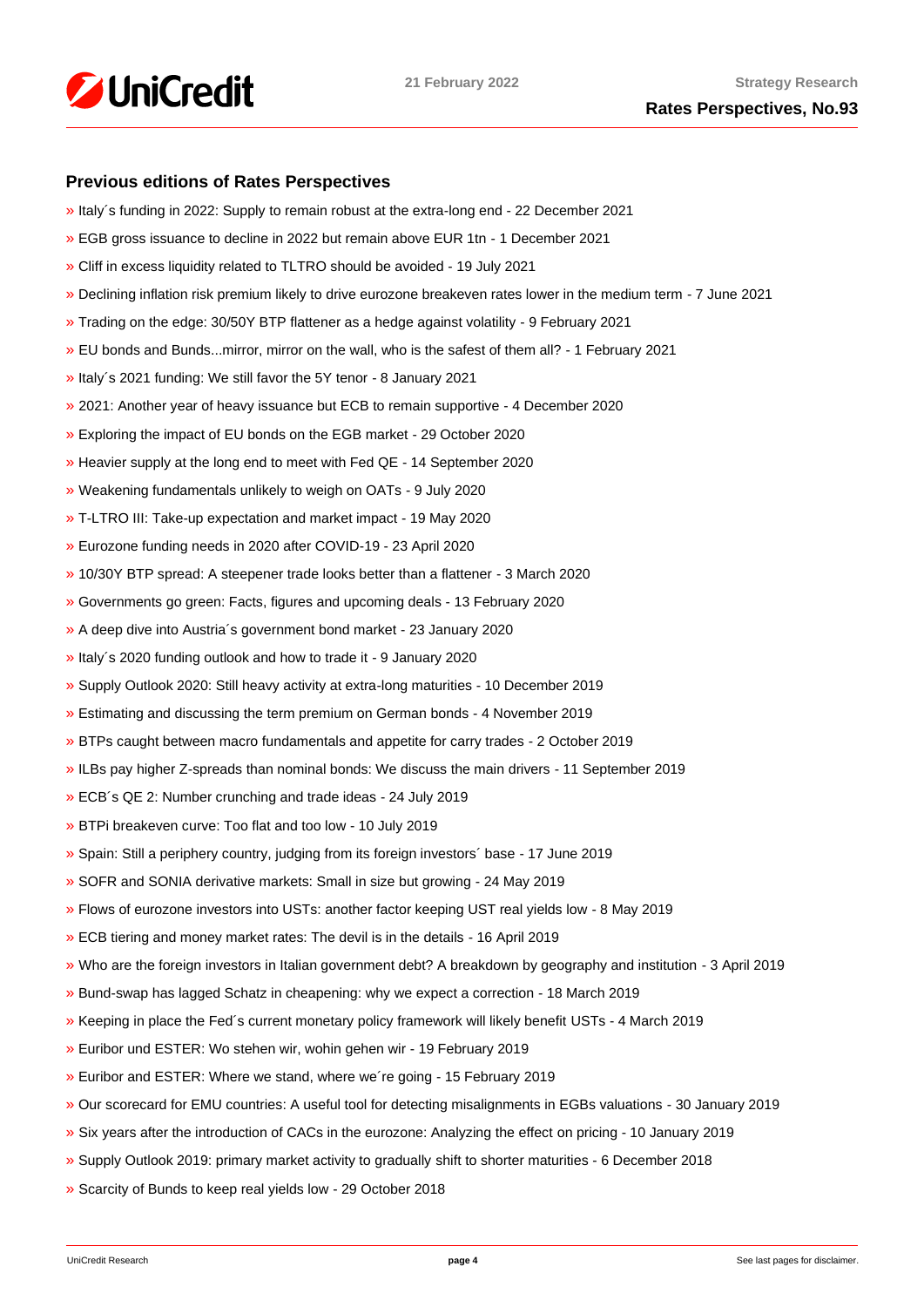

# **Legal Notices**

# **Glossary**

A comprehensive glossary for many of the terms used in the report is available on our website[: https://www.unicreditresearch.eu/index.php?id=glossary](https://www.unicreditresearch.eu/index.php?id=glossary)

#### **Disclaimer**

Our recommendations are based on information obtained from or are based upon public information sources that we consider to be reliable, but for the completeness and accuracy of which we assume no liability. All information, estimates, opinions, projections and forecasts included in this report represent the independent judgment of the analysts<br>as of the date of the issue unless stated update this information or to discontinue it altogether without notice. This report may contain links to websites of third parties, the content of which is not controlled by UniCredit Bank. No liability is assumed for the content of these third-party websites.

This report is for information purposes only and (i) does not constitute or form part of any offer for sale or subscription of or solicitation of any offer to buy or subscribe for any<br>financial, money market or investment for any financial, money market or investment instrument or any security nor (iii) as marketing material within the meaning of applicable prospectus law . The investment possibilities discussed in this report may not be suitable for certain investors depending on their specific investment objectives and time horizon or in the context of their overall<br>financial situation. The investments di adverse effect on the value of investments. Furthermore, past performance is not necessarily indicative of future results. In particular, the risks associated with an investment in the financial, money market or investment instrument or security under discussion are not explained in their entirety.

This information is given without any warranty on an "as is" basis and should not be regarded as a substitute for obtaining individual advice. Investors must make their own determination of the appropriateness of an investment in any instruments referred to herein based on the merits and risks involved, their own investment strategy and their legal,<br>fiscal and financial position. As this docu bank's investment advisor for individual explanations and advice.

Neither UniCredit Bank AG, UniCredit Bank AG London Branch, UniCredit Bank AG Milan Branch, UniCredit Bank AG Vienna Branch, UniCredit Bank Austria AG, UniCredit Bulbank, Zagrebačka banka d.d., UniCredit Bank Czech Republic and Slovakia, ZAO UniCredit Bank Russia, UniCredit Bank Czech Republic and Slovakia Slovakia Branch,<br>UniCredit Bank Romania, UniCredit Bank AG New York Branch n (in negligence or otherwise) for any loss howsoever arising from any use of this document or its contents or otherwise arising in connection therewith.

This report is being distributed by electronic and ordinary mail to professional investors, who are expected to make their own investment decisions without undue reliance on this publication, and may not be redistributed, reproduced or published in whole or in part for any purpose.

This report was completed and first published on 21 February 2022 at 08:10.

#### **Responsibility for the content of this publication lies with:**

#### **UniCredit Group and its subsidiaries are subject to regulation by the European Central Bank**

a) UniCredit Bank AG (UniCredit Bank, Munich or Frankfurt), Arabellastraße 12, 81925 Munich, Germany, (also responsible for the distribution pursuant to §85 WpHG). Regulatory authority: "BaFin" – Bundesanstalt für Finanzdienstleistungsaufsicht, Marie-Curie-Str. 24-28, 60439 Frankfurt, Germany.

b) UniCredit Bank AG London Branch (UniCredit Bank, London), Moor House, 120 London Wall, London EC2Y 5ET, United Kingdom. Regulatory authority: "BaFin" –<br>Bundesanstalt für Finanzdienstleistungsaufsicht, Marie-Curie-Str. 2 regulatory status are available on request.

c) UniCredit Bank AG Milan Branch (UniCredit Bank, Milan), Piazza Gae Aulenti, 4 - Torre C, 20154 Milan, Italy, duly authorized by the Bank of Italy to provide investment services.

Regulatory authority: "Bank of Italy", Via Nazionale 91, 00184 Roma, Italy and Bundesanstalt für Finanzdienstleistungsaufsicht, Marie-Curie-Str. 24-28, 60439 Frankfurt, Germany.

d) UniCredit Bank AG Vienna Branch (UniCredit Bank, Vienna), Rothschildplatz 1, 1020 Vienna, Austria. Regulatory authority: Finanzmarktaufsichtsbehörde (FMA), Otto-Wagner-Platz 5, 1090 Vienna, Austria and subject to limited regulation by the "BaFin" – Bundesanstalt für Finanzdienstleistungsaufsicht, Marie-Curie-Str. 24-28, 60439 Frankfurt,<br>Germany. Details about the extent of our reg

e) UniCredit Bank Austria AG (Bank Austria), Rothschildplatz 1, 1020 Vienna, Austria. Regulatory authority: Finanzmarktaufsichtsbehörde (FMA), Otto-Wagner-Platz 5, 1090 Vienna, Austria

f) UniCredit Bulbank, Sveta Nedelya Sq. 7, BG-1000 Sofia, Bulgaria. Regulatory authority: Financial Supervision Commission (FSC), 16 Budapeshta str., 1000 Sofia, Bulgaria g) Zagrebačka banka d.d., Trg bana Josipa Jelačića 10, HR-10000 Zagreb, Croatia. Regulatory authority: Croatian Agency for Supervision of Financial Services, Franje Račkoga 6, 10000 Zagreb, Croatia

h) UniCredit Bank Czech Republic and Slovakia, Želetavská 1525/1, 140 92 Praga 4, Czech Republic. Regulatory authority: CNB Czech National Bank, Na Příkopě 28, 115 03 Praga 1, Czech Republic

i) ZAO UniCredit Bank Russia (UniCredit Russia), Prechistenskaya nab. 9, RF-119034 Moscow, Russia, Regulatory authority: Federal Service on Financial Markets, 9 Leninsky prospekt, Moscow 119991, Russia

j) UniCredit Bank Czech Republic and Slovakia, Slovakia Branch, Šancova 1/A, SK-813 33 Bratislava, Slovakia. Regulatory authority: CNB Czech National Bank, Na Příkopě 28, 115 03 Praha 1, Czech Republic and subject to limited regulation by the National Bank of Slovakia, Imricha Karvaša 1, 813 25 Bratislava, Slovakia. Regulatory authority: National<br>Bank of Slovakia, Imricha Karvaša 1, 813 25

k) UniCredit Bank Romania, Bucharest 1F Expozitiei Boulevard, 012101 Bucharest 1, Romania. Regulatory authority: National Bank of Romania, 25 Lipscani Street, 030031, 3rd District, Bucharest, Romania

l) UniCredit Bank AG New York Branch (UniCredit Bank, New York), 150 East 42nd Street, New York, NY 10017. Regulatory authority: "BaFin" – Bundesanstalt für Finanzdienstleistungsaufsicht, Marie-Curie-Str. 24-28, 60439 Frankfurt, Germany and New York State Department of Financial Services, One State Street, New York, NY 10004-1511 Further details regarding our regulatory status are available on request.

#### **ANALYST DECLARATION**

The analyst's remuneration has not been, and will not be, geared to the recommendations or views expressed in this report, neither directly nor indirectly.

All of the views expressed accurately reflect the analyst's views, which have not been influenced by considerations of UniCredit Bank's business or client relationships.

#### **POTENTIAL CONFLICTS OF INTERESTS**

You will find a list of keys for company specific regulatory disclosures on our websit[e https://www.unicreditresearch.eu/index.php?id=disclaimer.](https://www.unicreditresearch.eu/index.php?id=disclaimer)

**RECOMMENDATIONS, RATINGS AND EVALUATION METHODOLOGY** 

You will find the history of rating regarding recommendation changes as well as an overview of the breakdown in absolute and relative terms of our investment ratings, and a note on the evaluation basis for interest-bearing evaluation basis for interest-bearing securities on our website https://www.unicre

**ADDITIONAL REQUIRED DISCLOSURES UNDER THE LAWS AND REGULATIONS OF JURISDICTIONS INDICATED**

You will find a list of further additional required disclosures under the laws and regulations of the jurisdictions indicated on our website [https://www.unicreditresearch.eu/index.php?id=disclaimer.](https://www.unicreditresearch.eu/index.php?id=disclaimer) 

E 20/1